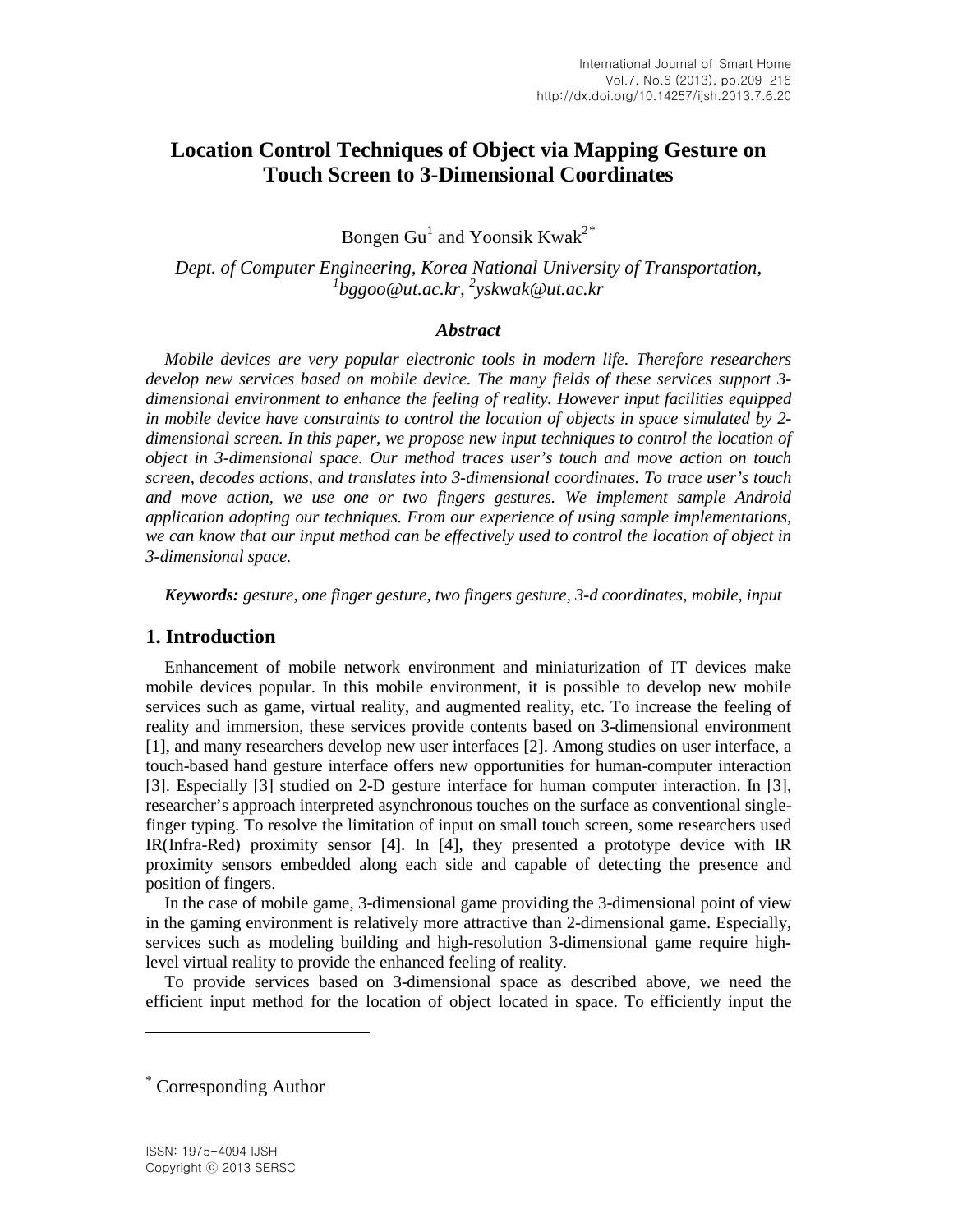location of object, specific input device is required. However, mobile device has constraints to install or attach such special input device. Input method of mobile device like smart phone is normally small number of hardware buttons and touch screen. Hardware buttons of mobile device are used for turning device on or off and controlling sound volume. As described previously, hardware buttons are used for relatively simple operations. So touch screen is main input method to use mobile device. Contemporary touch screen is plane, and is effective to input 2-dimensional coordinates. And it also supports multi-touch capability. Researches related to multi-touch began until the early of 1980. In [5], researchers had presented how to sense multi-touch and interpolate, etc. However this input method is not suitable to input the location of object located in 3-dimensional space. In [6], researchers introduced 3D positioning techniques for multi-touch display. The first finger is used for direct positioning in the camera plane while the second finger is used for depth positioning [6]. This technique targets CAD application. Therefore this focuses on control of a view of the scene [6].

As described above, input methods for mobile device are touch screen, hardware buttons, and sensors. But the main input method for mobile device is normally touch screen. We can input some actions by touching and moving on screen via finger or pen-shaped touch tool. If there is efficient input method for the location of object in space via 2-dimensional screen, developing applications based on 3-dimensional space is promoted.

In this paper, we propose new techniques to input the location of objects in space by using multi-touch, and experimentally implement simple application adopting our techniques. Our method does not require the additional cost, and reduce the mobility to use application based on 3-dimensional space because special input device need not be installed or attached to mobile device.

## **2. Motivation**

Currently there are many mobile applications based on 3-dimensional space. Nitendo 3DS titles and smart phone games are examples of these applications. Nintendo 3DS is popular mobile game console, and has many big fans. This console basically supports 3-dimensional game title, and especially can controls the feeling depth of space. And this has special screen to display 3-dimensional game. So users need not to wear special device like polarized glasses to enjoy game title.

Currently the number of smart phone users dramatically increases. So development of game title based on smart phone is stimulated. To increase the reality of game, many 3 dimensional game titles are developed and distributed even though smart phone has hardware constraints.

The background of many 3-dimensional mobile games represents 3-dimensional scene. However the movement of characters or objects is not in space. It means that direction of movement is on 2-dimensional plane like horizontal and vertical, or horizontal and depth, or vertical and depth axes. In other words, it displays 2-dimensional movement on 3 dimensional background. In summary, the constraints of 3-dimensional services on mobile device are the followings:

- Constraints of object movement
- Absence of input method to control the movement of object

In this paper, we focus on the input method to control the movement of object in space. As described above, mobile device installs 2-dimensional touch screen as primary input facility. We can input for some operations via touch screen by touching and moving finger or tools on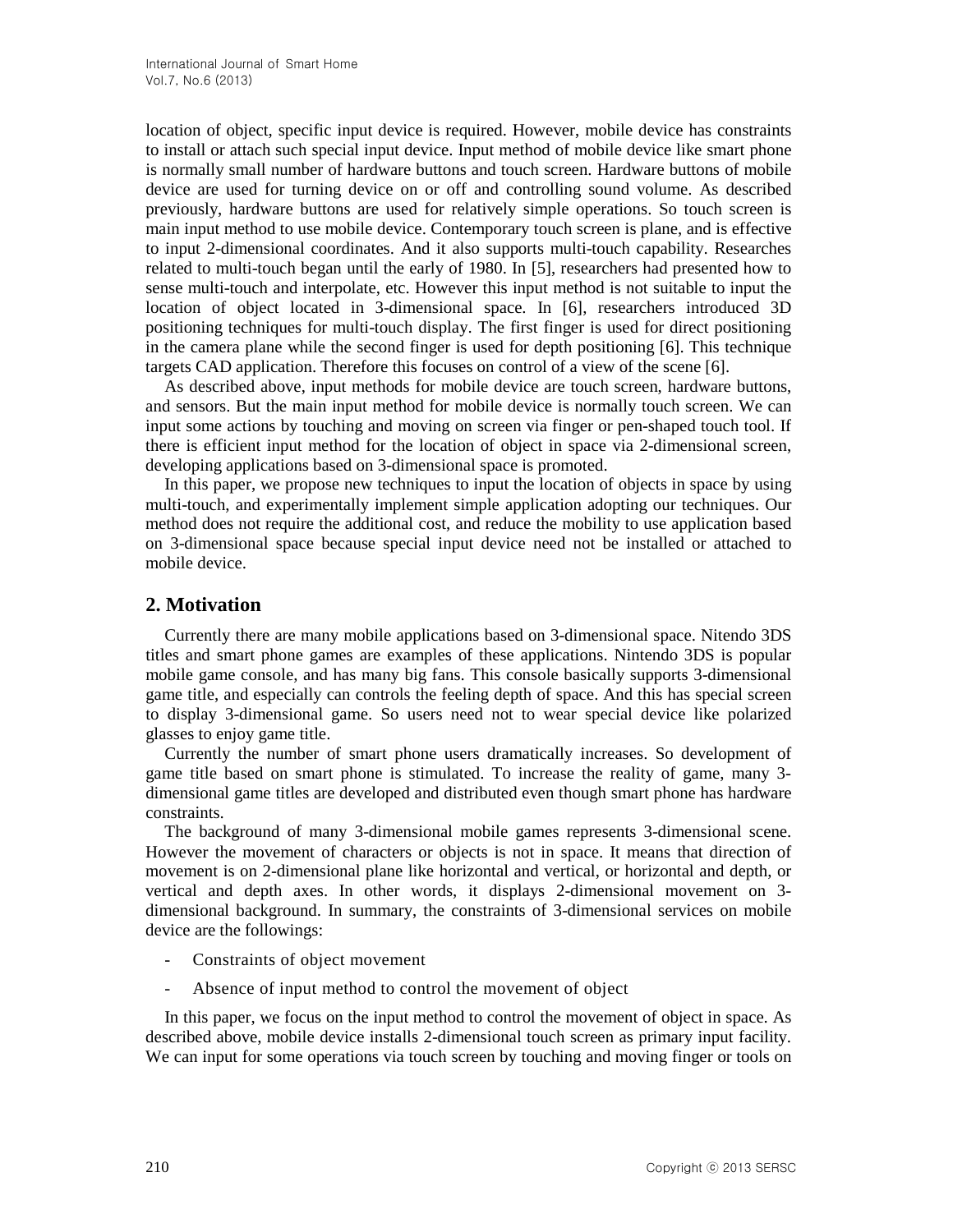the surface of screen. So we can use and control mobile device by doing these actions such as touch and moving.

Nintendo 3DS has the slide pad and hardware buttons to control game [7]. The slide pad is touch-based 2-dimensional pad, and is equipped in the bottom piece of game console. Gamer can control the 2-dimensional movement of object via these input facilities even though the background is 3-dimensional scene. The reason is that the input facilities such as the slide pad and 4-direction buttons equipped in this console is basically 2-dimension oriented devices. So gamer has the constraints for controlling object's movement even though game console supports 3-dimensional display.

## **3. Mapping One Finger Gesture To Coordinates in Space**

In this paper, we propose a input method for 3-dimensional coordinates by using touch screen which is the primary input facility of mobile device. Our input method traces user's touch and move actions on touch screen, and decodes actions to generate 3-dimensional coordinates. The acquired coordinate via touch screen/pad is 2-dimensional because a contemporary touch screen or pad is based on 2-dimensional plane. Therefore, the coordinate system for touch screen/pad uses two axes: x- and y-axis. Normally, the x-axis is parallel to horizontal axis of touch screen/pad equipped on mobile device. The y-axis is parallel to vertical axis of touch screen/pad. The touch and move action is defined as followings: First, we contact the surface of screen with finger or pen-shaped tool. And then, we move finger or tool on screen still contacting. This action generates series of 2-dimensional coordinates.

Our input method proposed in this paper analyzes these series of 2-dimensional coordinates, and translates these to 3-dimensional coordinates. The 3-dimensional coordinate system uses three axes orthogonally crossed on the origin to represent the location of object in space. Three axes are x-, y-, and z-axis. The coordinate in this system represents the location of object in space corresponding to each axis, and consists of three coordinates for each axis. To use touch screen for entering the location of object in space, our method 3-dimensional coordinate from series of 2-dimensional coordinate generated from user's touch and move action.

In our method, we classify user's touch and move action into three directions: horizontal, vertical, and diagonal direction. The horizontal and vertical directions are parallel move with the horizontal and vertical direction of touch screen respectively. The diagonal direction is parallel move with the diagonal line from the lower left corner to the upper right corner on screen. In our method, three classification of user's move action is decoded to 3-dimensional coordinates in space. In other words, our input method translates user's horizontal, vertical, diagonal move directions into x-, y-, z-coordinates respectively.

Figure 1 shows the state transition of our technique. Analyzing gesture starts when a finger touches down on a screen. The movement of finger triggers the coordinates changes according to the movement direction. From the diagram shown in figure 1, we know that this one finger gesture can control coordinates of just one axis per movement.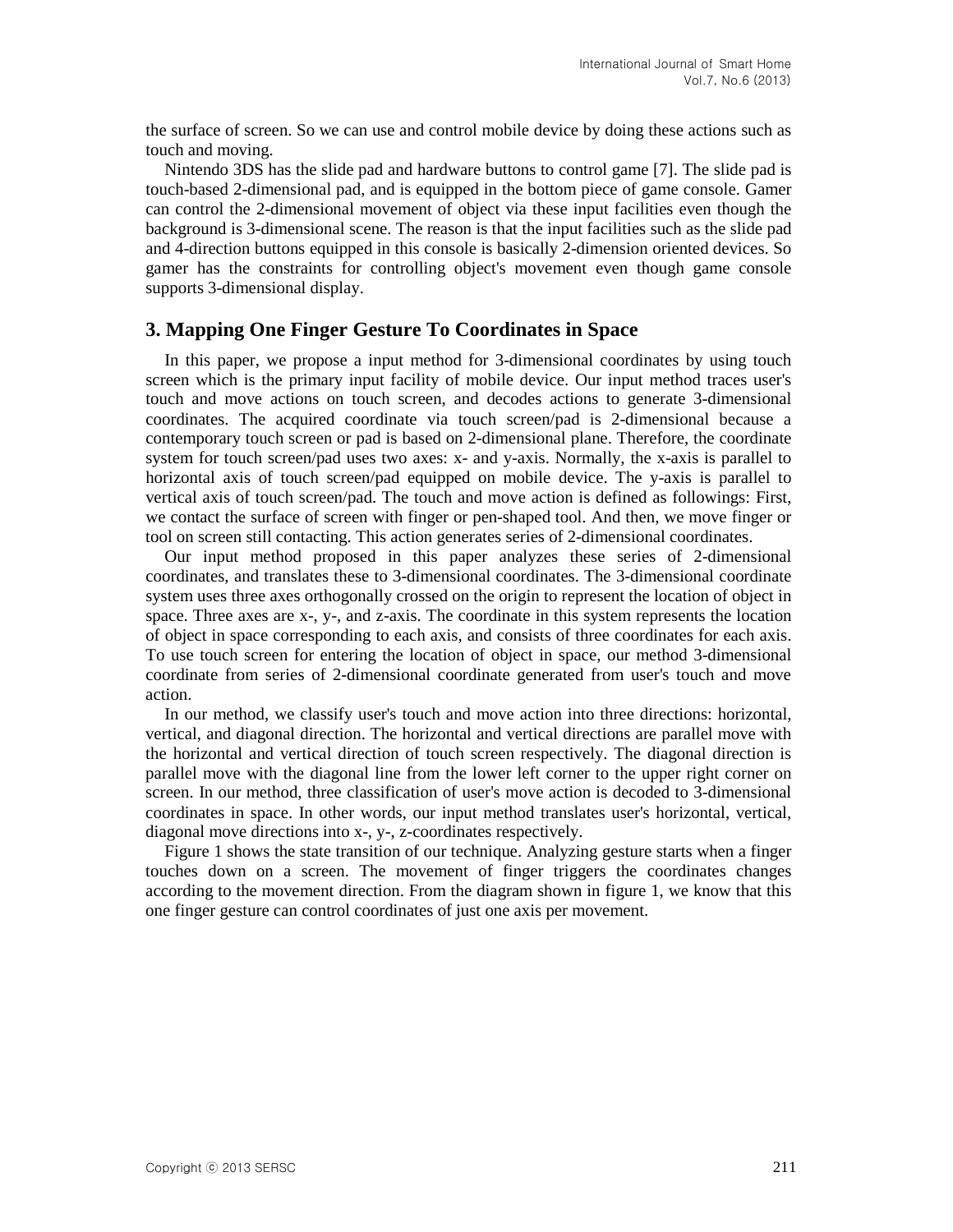

**Figure 1. State Transition Diagram Representing the Single Finger Gesture Technique**

To derive and solve the problem arisen from using our method to input the location of objects in space, we implement very simple application adopted by our method on mobile device. Our target mobile platform is Android announced by Google, Inc. This platform is very popular, and many mobile device vendors support Android.

The size of human fingers and the lack of sensing precision can make precise touch screen interaction difficult [5]. However the sensing precision was improved by many techniques and researches. While new techniques improve the precision of sensing, the problem for implementing our input method is the following: user's move direction is not completely parallel to the axis. Figure 2 shows the case described above. In this case shown in figure 2, it does not clearly determine whether user's move action is classified into horizontal or diagonal direction. If user's action shown in figure 2 is in the horizontal direction class, this action means the change of x-coordinate in space. On the contrary, if this is in the diagonal direction class, this can change the location of object over z-axis.

We resolve the problem by using the direction angle tolerance. The definition of the direction angle tolerance is the angle range between user's move direction and a axis, so two direction is decided to be parallel. In other words, if the angle between user's move direction and some axis is lower than the angle tolerance, user's move direction is in the axis class. In the example shown in figure 2, if the angle between user's move direction and horizontal direction of screen is lower than the predetermined angle tolerance, our input method can classify user's move direction into horizontal direction class. So the location of sphere in this example is changed over x-axis.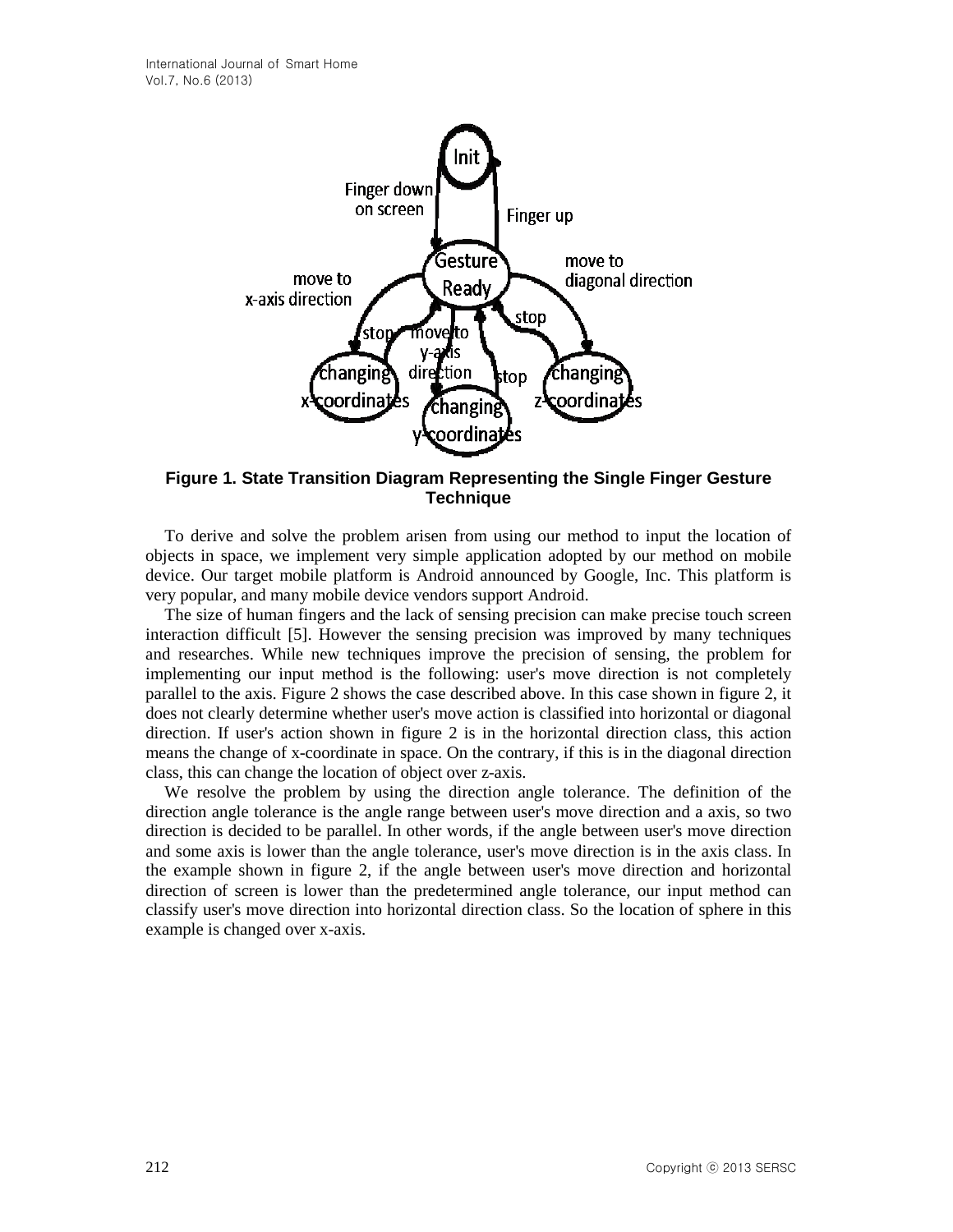

**Figure 2. In the Case that User's Move Direction in not Completely Parallel with Horizontal Edge of Mobile Device Screen**

## **4. Mapping Two Fingers Gesture To Coordinates in Space**

One finger gesture on the touch screen can just control coordinates of one axis per move action. This input method is suitable to control coordinates of just one axis in detail. But it is not suitable to applications requiring complex location control of objects in space, namely, if we should control location of objects in space just with one direction, it lets the feeling of reality and immersion fall off. 3D games and virtual reality applications are in this class. We try to resolve this problem by controlling coordinates of two or more axes concurrently.

To realize our approach, touch screen equipped on mobile device should support multi touch. Multi-touch is technique sensing two or more contact of fingers with surface of screen. This technique is main input facility of mobile device having limited input device. We think that we can control coordinates of two or more axes by using multi touch technique. To solve the problem of one finger gesture, we propose the input technique for controlling locations of objects in space by controlling coordinates of two axes concurrently.

Our technique uses multi touch to control location of objects in space. In other words, multi touch issued by thumb and index fingers, namely, two fingers gesture controls location of objects. Figures 3 and 4 show two fingers gesture controlling location of objects. Thumb finger of two fingers gesture can move with x-axis or diagonal directions as shown in Figure 3. However it is not comfortable for thumb finger to move with y-axis direction of screen. So our input technique determines x-coordinates and z-coordinates of objects by using thumb finger gesture parallel to x-axis and diagonal direction, respectively. Index finger of two fingers gesture can move with y-axis or diagonal directions as shown in figure 4. Our technique determines y-coordinates and z-coordinates of objects by using index finger gesture parallel to y-axis and diagonal direction, respectively. As previously described, two fingers gesture can control coordinates of two axes concurrently. Therefore our input technique can contribute to enhance reality of contents displayed by mobile device.



**Figure 3. The Movement of Thumb is Parallel to x-axis or z-axis**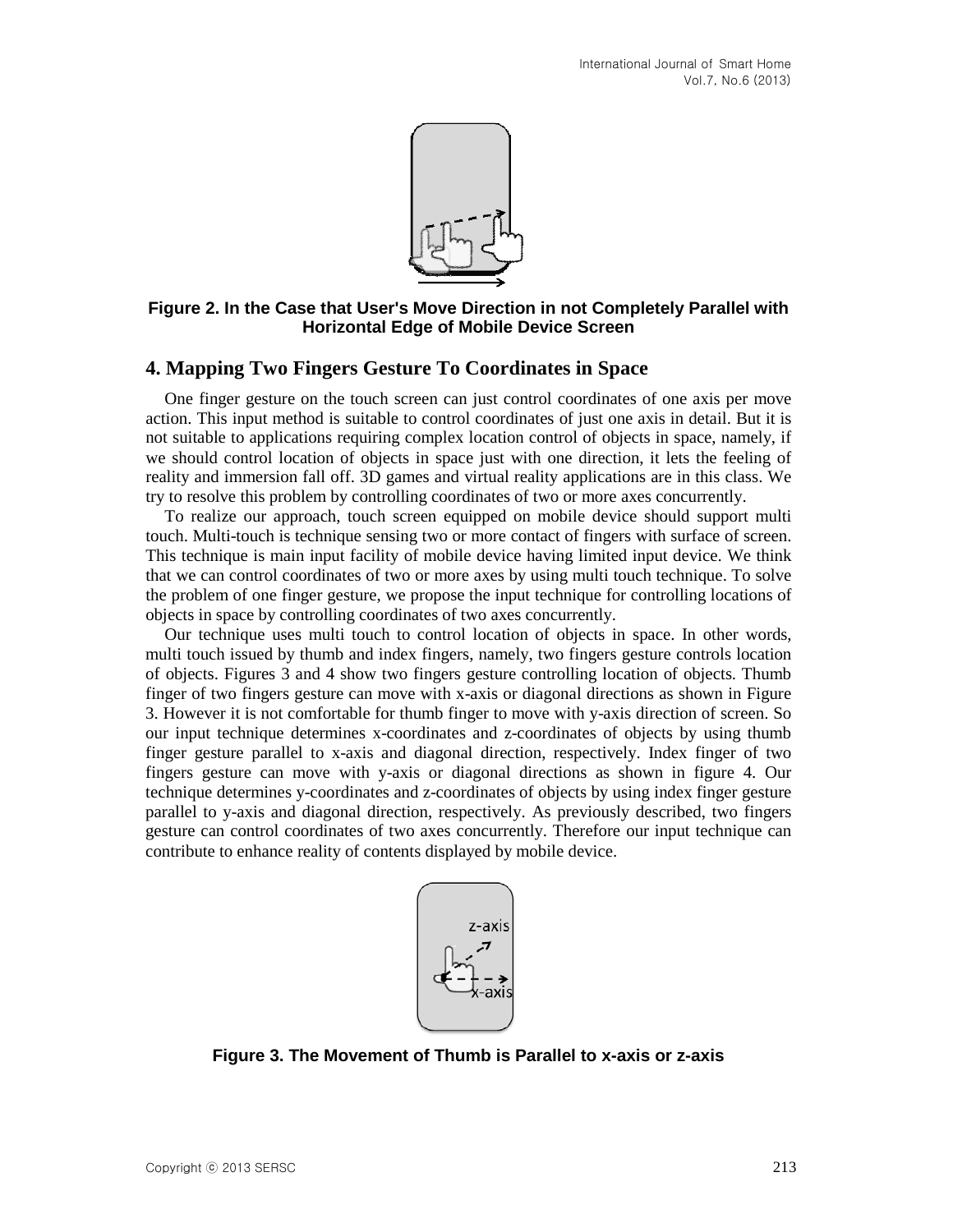

#### **Figure 4. The Movement of Index Finger is Parallel to y-axis or z-axis**

To derive and solve the problem arisen from using our two fingers gesture method to control the location of objects in space, we also implement very simple application adopted by our method on mobile device. The problem of implementation adopting our input technique is how to determine thumb and index fingers from two fingers gesture. In our implementation, this problem is solved by recognizing thumb and index finger from leftbottom and right-top touch, respectively, when starting two fingers gesture. By tracking motion of 'thumb' and 'index finger', our technique can change 3-dimensional coordinates of objects. If left-handed person uses our technique, touches for thumb and index fingers are in right-bottom and left-top position when starting gesture. Of course, user should previously configure whether he/she is right-handed or left-handed. In our implementation, we assume that user is right-handed.

The other problem of implementation adopting our technique is how to decide whether movement of two fingers with diagonal direction is for changing z-coordinates or for zooming contents. Our implementation uses this as gesture for zooming contents. Thumb or index finger gesture is exclusively used to change z-coordinates of objects. Therefore two fingers gesture in our technique can change the following coordinates:

- C1: Horizontal movement of the thumb  $\rightarrow$  S1: changing x-coordinates
- $\text{- C2: Diagonal movement of the thumb}$   $\rightarrow$  S2: changing z-coordinates
- $\sim$  C3: Vertical movement of the index finger  $\rightarrow$  S3: changing y-coordinates
- $-C4$ : Diagonal movement of the index finger  $\rightarrow$  S4: changing z-coordinates
- C5: Horizontal and vertical movement of the thumb and index finger, respectively  $\rightarrow$  S5: changing x- and y-coordinates
- C6: Horizontal and diagonal movement of the thumb and index finger, respectively  $\rightarrow$  S6: changing x- and z-coordinates
- $\sim$  C7: Diagonal and vertical movement of the thumb and index finger, respectively  $\rightarrow$ S7: changing y- and z-coordinates

The capital character 'C' represents some condition to trigger coordinates change 'S'. For example, if user moves his/her thumb to horizontal direction (C1), the x-coordinates of object's location becomes changing (S1).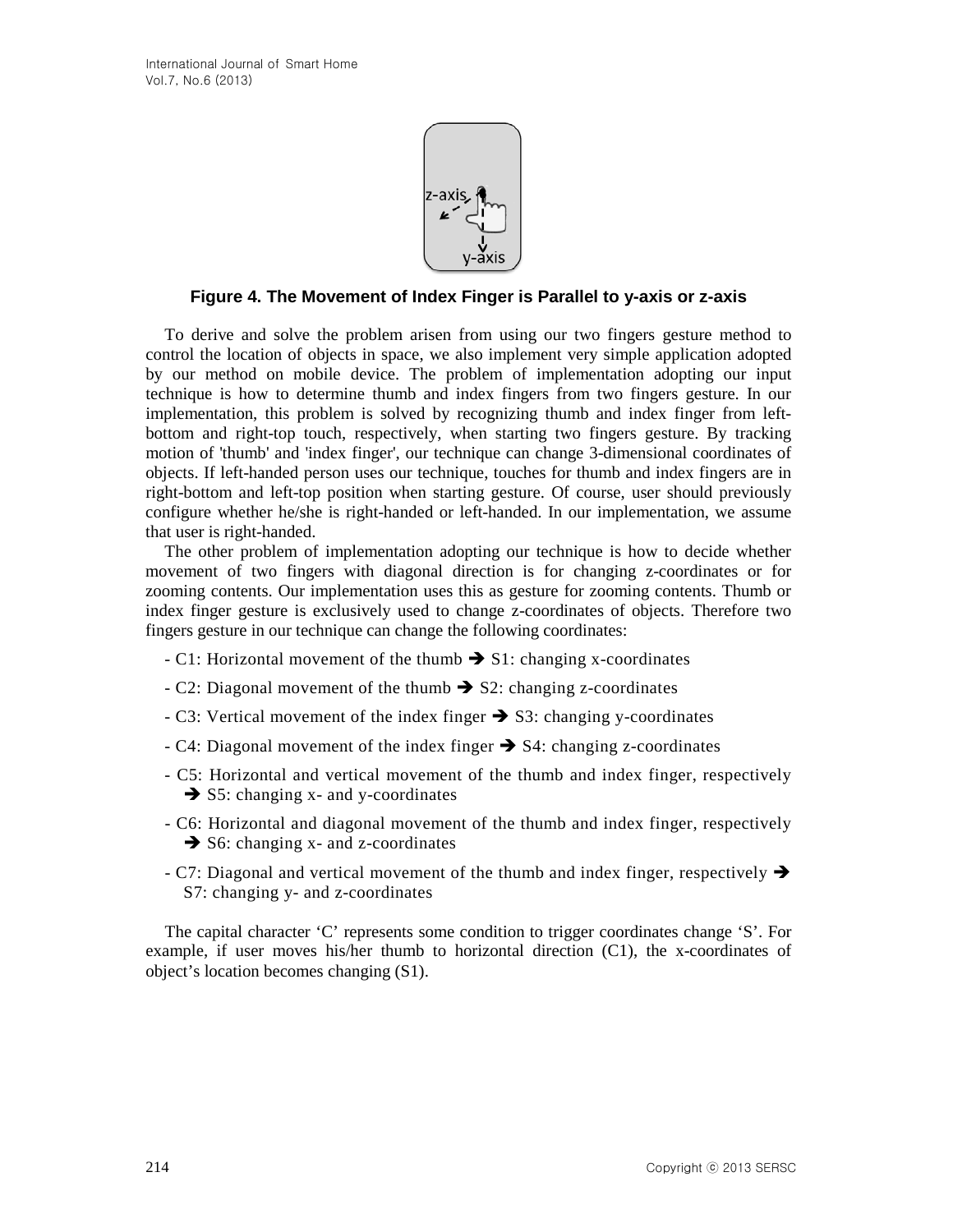

#### **Figure 5. State Transition Diagram Representing the Two Fingers Gesture Technique**

Figure 5 shows the state transition of our two fingers gesture technique for controlling the location of object. If the first finger touches on a screen, the state transitions are the same with Figure 1. After the second finger touches on a screen, the state can transition S1~S7 according to the condition, C1~C7.

The problem adopting our technique is that user's move direction is not completely parallel to the axis as previously described. We resolve the problem by using the direction angle tolerance as like one finger gesture above. From our implementations, we can experience the effective location control of objects in space. Therefore we think that our input technique can contribute to give new input facility to mobile device, and to enhance the reality and immersion of contents provided by device of this type.

## **5. Conclusion**

Mobile devices are popularized. Therefore many application developers research and make their new services based on mobile device. So the number of mobile services is dramatically increased. Especially, to increase the feeling of the immersion and the reality, 3-dimensional mobile services become popular. To maximize the feeling of space, mobile device should basically support the input method for controlling the location of objects in 3-dimensional space. However, touch screen and hardware button equipped on mobile device have constraints to efficiently control the location of objects. Because these input facilities are basically designed for 2-dimensional plane.

In this paper, we proposed the input method to control the location of object in 3 dimensional space by tracing user's touch and move action on 2-dimensional touch screen/pad. Our method decides the coordinate axis from user's move direction, and decodes the coordinate in space. And we implement sample application on Android to adopt our input method. From our experience of using sample application, we think our input method can be used to control the location of object in space efficiently.